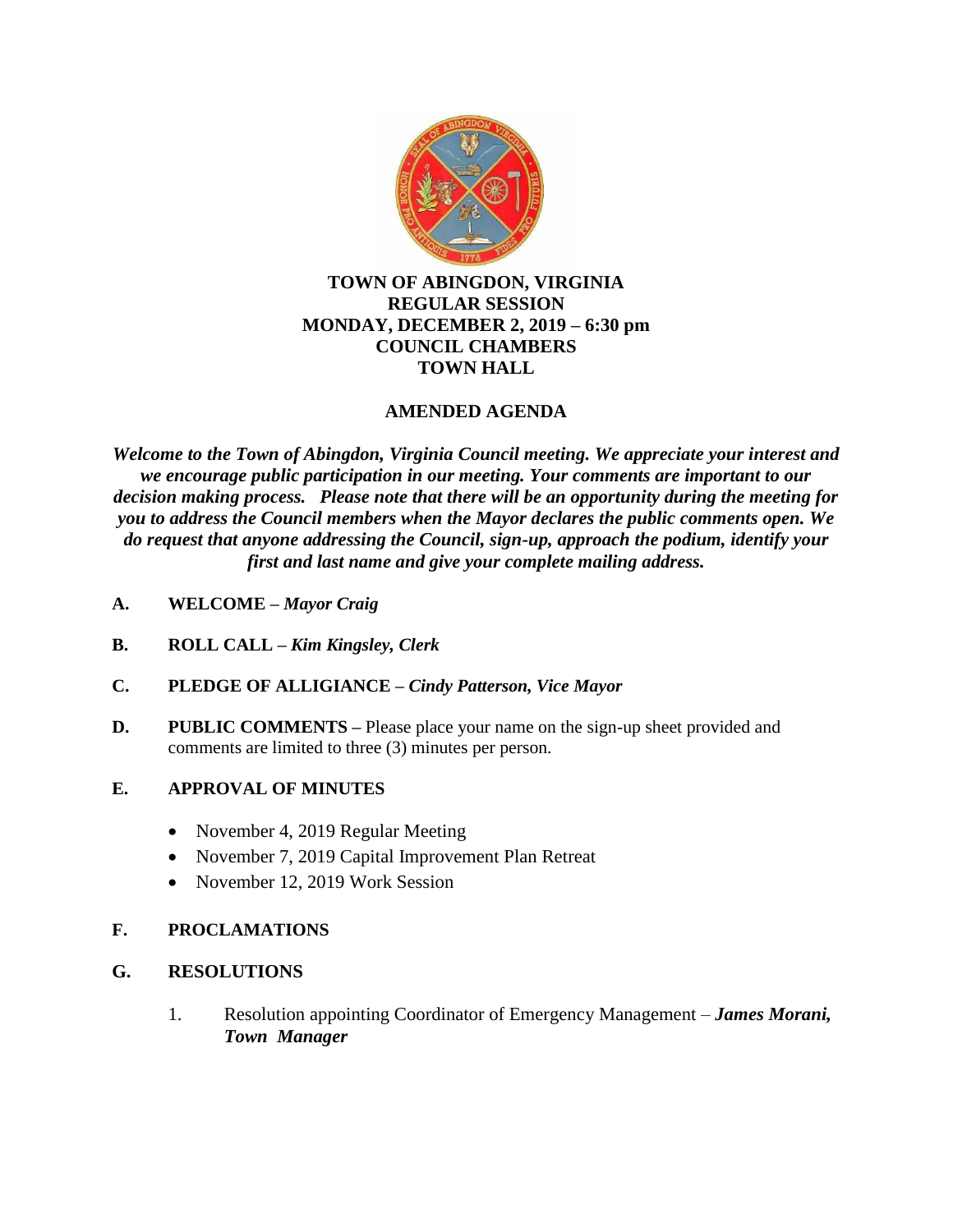### **H. PETITIONS, PUBLIC HEARINGS AND FIRST READING OF ORDINANCES -**

- 1. First Reading of Ordinance regarding adoption of Town of Abingdon Code, Chapter 4 – Appointive Officers (Boards and Commissions) – *James Morani, Town Manager*
- 2. First Reading of Ordinance to repeal, amend and reenact Part II Code, Chapter 54, Parks and Recreation, Article II. – Advisory Commission – *James Morani, Town Manager*
- 3. First Reading of Ordinance to repeal, amend and reenact Part II Code, Chapter 2 – Administration, Article III. – Officers and Employees, Section 2-126. – Town Manager; Treasurer – *James Morani, Town Manager*
- **I. SECOND READINGS - None**

## **J. CONSIDERATION OF BIDS**

## **K. REPORTS FROM THE TOWN MANAGER / STAFF**

1. Presentation of 2018/2019 Financial Audit for the Town of Abingdon *– Brown, Edwards & Company*

## **L. OLD BUSINESS - MATTERS NOT ON THE AGENDA**

## **M. COUNCIL MEMBER REPORTS**

### **N. APPOINTMENTS TO BOARDS AND COMMITTEES**

### 1. **Abingdon Redevelopment and Housing Authority**

- Reappointment of Mike Rush, who is eligible to serve an additional four-year term

### 2. **Tourism Advisory Committee**

- Appointment to fill the (Hotel/Motel entity) expired term of Chris Lowe, who is unable to serve an additional three-year term
- Reappointment or appointment to fill the (Arts and Culture William King Museum of Art) expired term of Joe LeVine to serve a three-year term

## 3. **Sustain Abingdon**

Appointment to fill the expired term of Melissa Kalb, who is ineligible to serve an additional two-year term